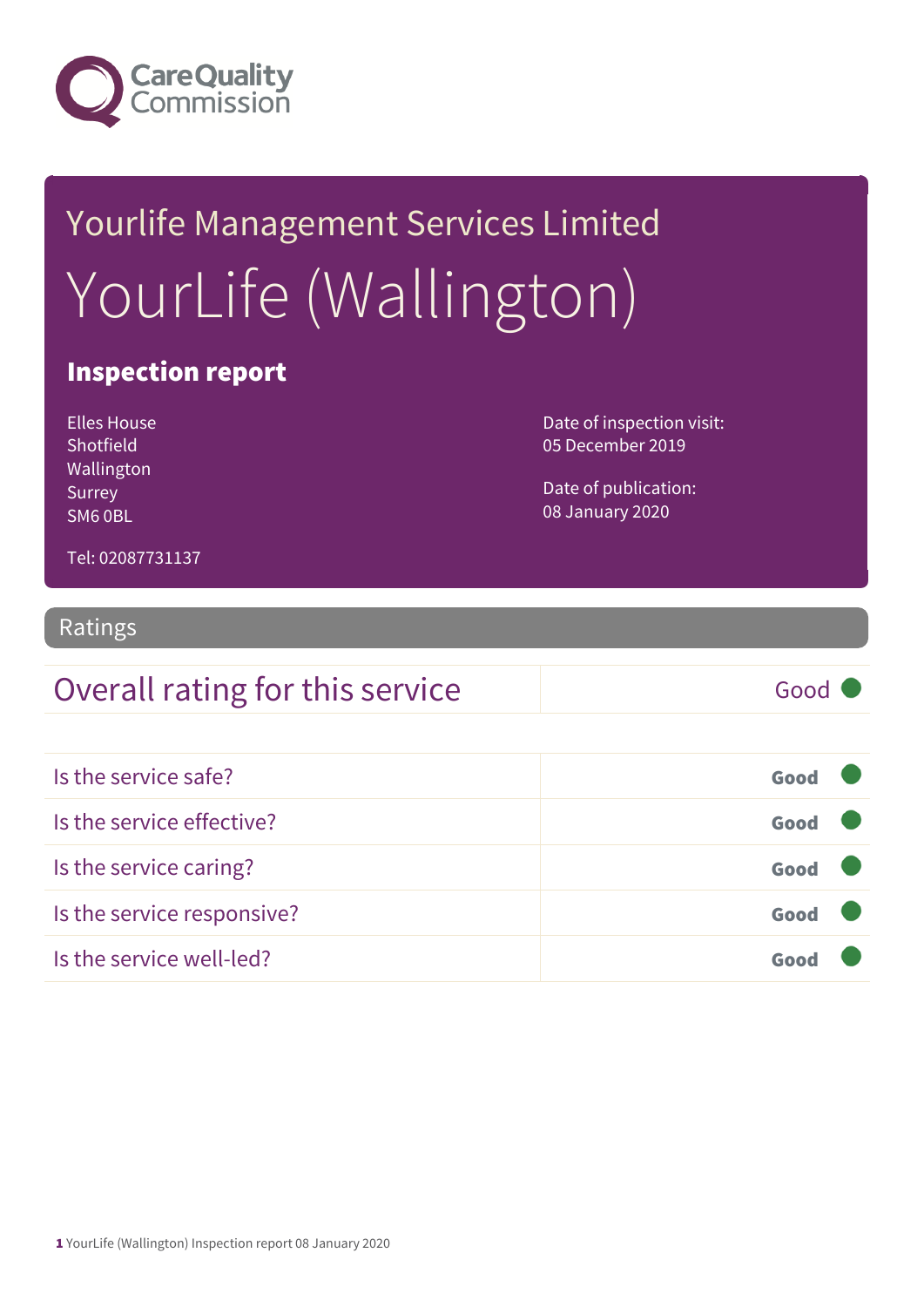### Summary of findings

### Overall summary

#### About the service

YourLife (Wallington) provides personal care for people who live in their own, privately owned, flats at Elles House. At the time of this inspection the service was providing personal care to six people. Most people required minimal support from staff to meet their personal care needs.

#### People's experience of using this service and what we found

The provider recruited staff who were suitable to work with people and people using the service were involved in staff recruitment. Although there were some staff vacancies this did not affect the care people received as shifts were filled through overtime. The provider assessed risks relating to people's care and put in place guidance for staff to follow to reduce the risks. Medicines management systems were robust and the provider checked each week that people received their medicines as prescribed. Staff followed suitable practices to reduce the risks of infection when caring for people.

Staff received a suitable induction, regular training and supervision to help them understand their role. Most people did not require support from staff in relation to their healthcare needs. However, the registered manager ensured staff were aware of any support needs as these were set out in people's care plans. Staff understood people's needs and preferences relating to eating and drinking and people could dine at the restaurant on-site run by a different provider. People were supported to have maximum choice and control of their lives and staff supported them in the least restrictive way possible and in their best interests; the policies and systems in the service supported this practice.

People and relatives liked the staff who provided support and described them positively. People received consistency of care from the small number of staff who worked for the service. Care was personalised to meet people's needs and preferences. Some people received social and emotional support from staff. People could access group activities at Elles House. The provider could provide information to people in alternative formats to meet people's communication needs. The provider had a suitable process in place to respond to any concerns or complaints.

A registered manager was in post who understood their role and responsibilities, as did staff. People, relatives and staff told us the service was well-led and the provider had systems to gather people's views and experiences. The provider had good oversight of the service and worked with other professionals to ensure people received the care they required.

For more details, please see the full report which is on the CQC website at www.cqc.org.uk

Rating at last inspection and follow up

The last rating for this service was good (report published June 2017).

Why we inspected

2 YourLife (Wallington) Inspection report 08 January 2020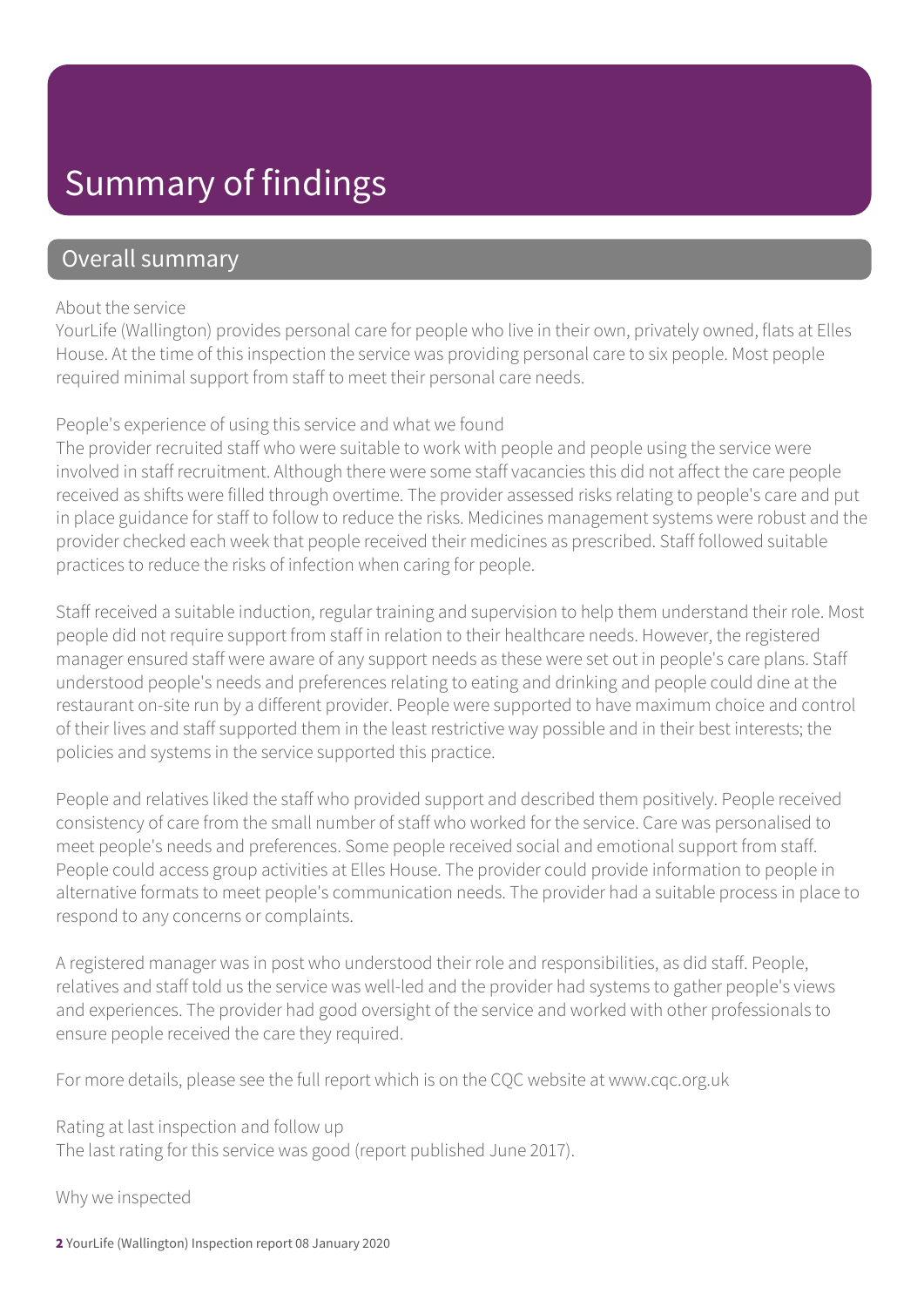This was a planned inspection based on the rating at the last inspection.

Follow up

We will continue to monitor intelligence we receive about the service until we return to visit as per our reinspection programme. If any concerning information is received, we may inspect sooner.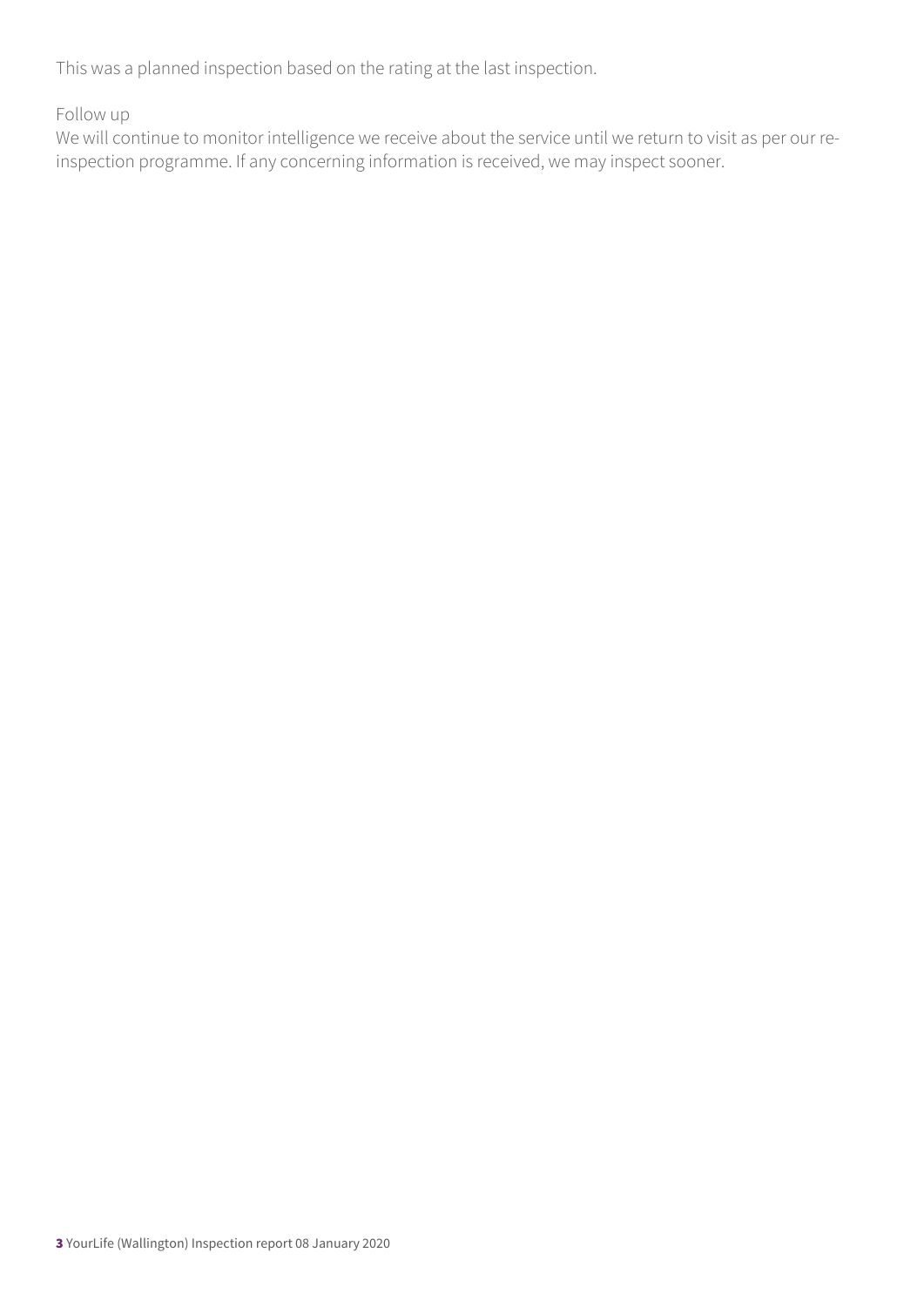### The five questions we ask about services and what we found

We always ask the following five questions of services.

| Is the service safe?                          | Good |
|-----------------------------------------------|------|
| The service was safe.                         |      |
| Details are in our safe findings below.       |      |
| Is the service effective?                     | Good |
| The service was effective.                    |      |
| Details are in our effective findings below.  |      |
| Is the service caring?                        | Good |
| The service was caring.                       |      |
| Details are in our caring findings below.     |      |
| Is the service responsive?                    | Good |
| The service was responsive.                   |      |
| Details are in our responsive findings below. |      |
| Is the service well-led?                      | Good |
| The service was well-led.                     |      |
| Details are in our well-led findings below.   |      |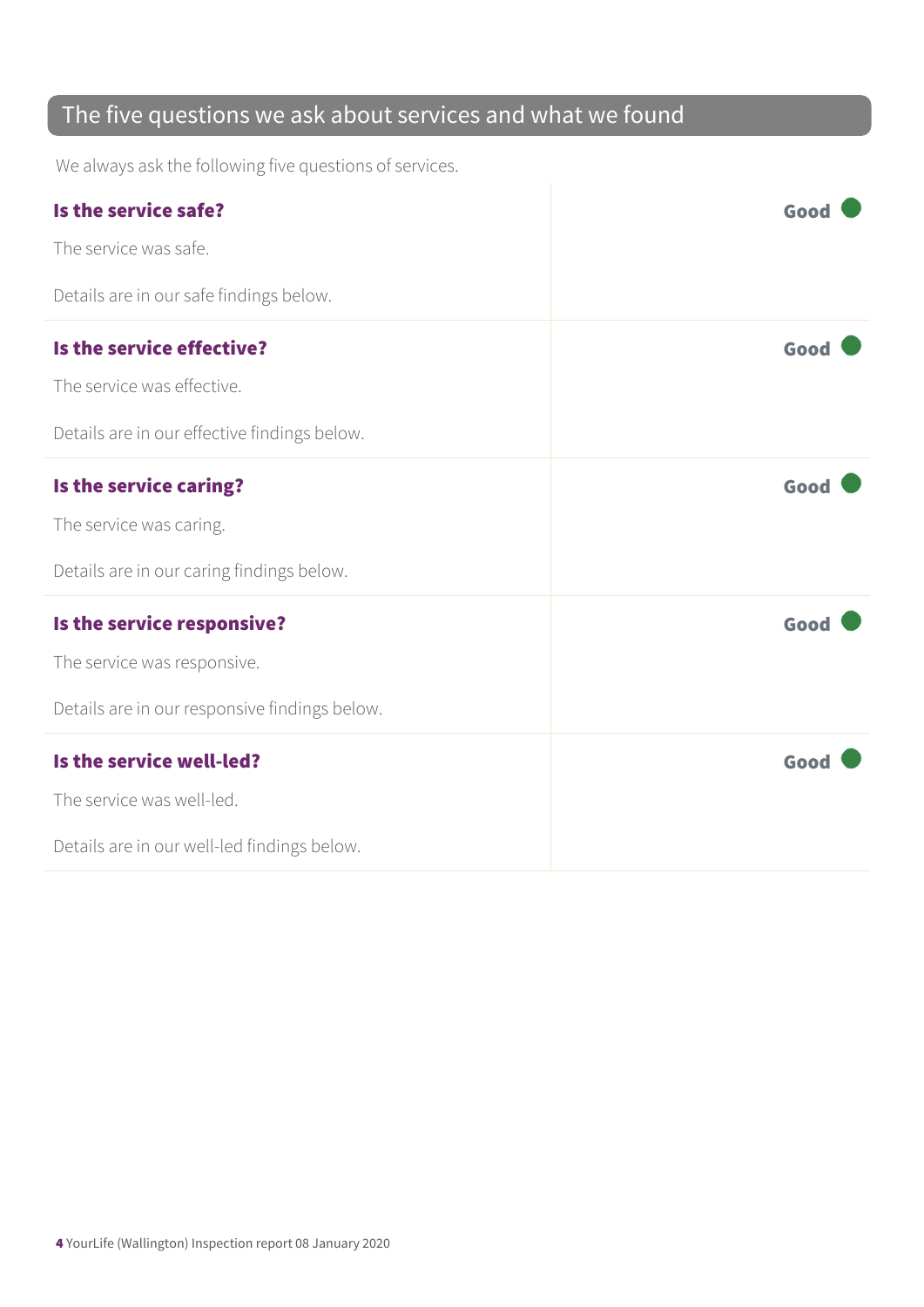

# YourLife (Wallington) Detailed findings

### Background to this inspection

#### The inspection

We carried out this inspection under Section 60 of the Health and Social Care Act 2008 (the Act) as part of our regulatory functions. We checked whether the provider was meeting the legal requirements and regulations associated with the Act. We looked at the overall quality of the service and provided a rating for the service under the Care Act 2014.

#### Inspection team

Our inspection was completed by one inspector and an expert by experience. An expert by experience is a person who has personal experience of using or caring for someone who uses this type of care service.

#### Service and service type

This service is a domiciliary nursing agency. It provides personal care to people living in their own flats within Elles House.

The service had a manager registered with the Care Quality Commission. This means that they and the provider are legally responsible for how the service is run and for the quality and safety of the care provided.

#### Notice of inspection

This inspection was announced. We gave the service one days' notice of the inspection. This was because the service is small and the registered manager often delivers personal care to people. We wanted to make sure someone would be available to meet with us.

The inspection site visit took place on 5 December 2019.

#### What we did before the inspection

We reviewed information we had received about the service since the last inspection. This included details about incidents the provider must notify us about, such as allegations of abuse. We checked for feedback we received from members of the public, the local authority and clinical commissioning groups (CCGs). We used the information the provider sent us in the provider information return. This is information providers are required to send us with key information about their service, what they do well, and improvements they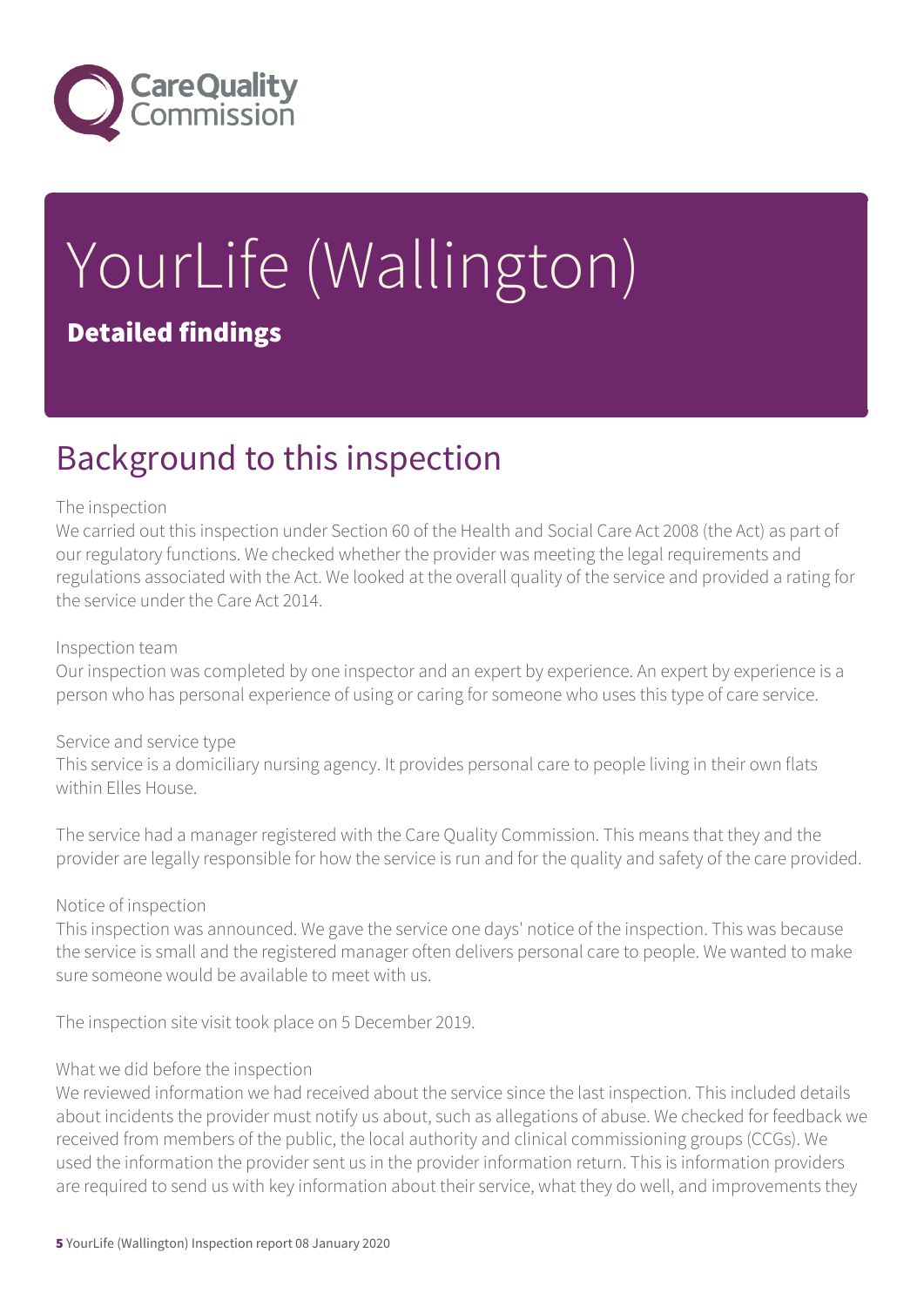plan to make. This information helps support our inspections. We used all this information to plan our inspection.

#### During the inspection

We spoke with six people using the service and three relatives. We spoke with the registered manager, a duty supervisor and a care and support worker. We reviewed a range of records. This included two people's care records and medication records. One staff member had been recruited since our last inspection who remained in employment, so we reviewed their recruitment records. We also reviewed records relating to staff training and support. A variety of records relating to the management of the service were also reviewed.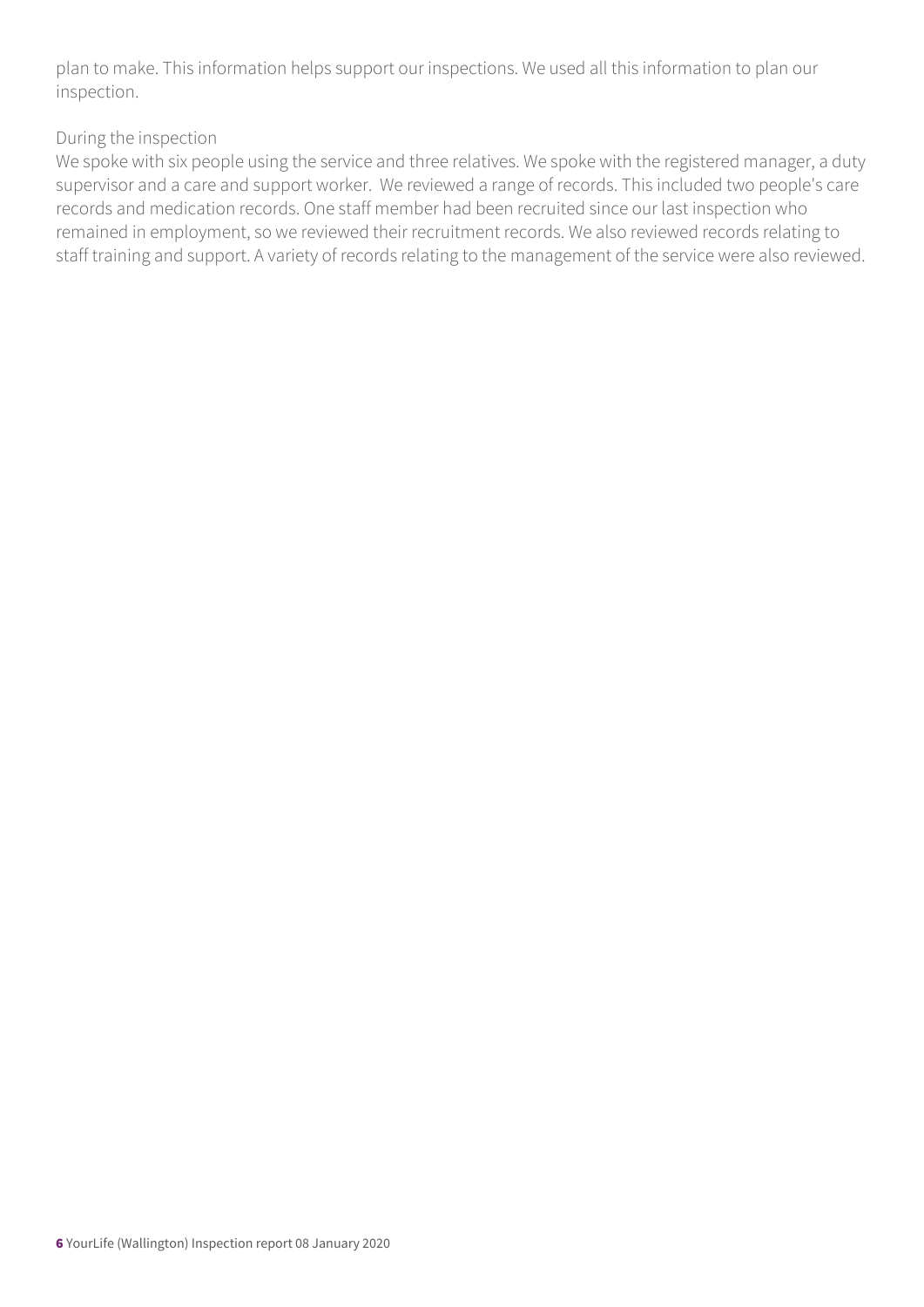### Is the service safe?

# Our findings

Safe – this means we looked for evidence that people were protected from abuse and avoidable harm.

At the last inspection this key question was rated as good. At this inspection this key question remained the same. This meant people were safe and protected from avoidable harm.

Staffing and recruitment

- The provider carried out the necessary recruitment checks on staff. These included regular checks of nursing registrations and criminal records, previous work history, proof of identification and health conditions.
- People using the service were involved in interviewing a candidate recently and their feedback was considered as part of the recruitment decision.
- The registered manager told us there were two staff vacancies, although all shifts were easily filled through overtime. People were aware of the staff vacancies but this had not affected their care in any way.
- People and relatives were positive about staff timekeeping and there had been no missed visits. Staff were always available on-site and were on-call to respond to emergencies. One person told us, "If I have an emergency I just press the bell and they come."

#### Assessing risk, safety monitoring and management

- People did not raise any concerns regarding how staff supported them to manage their risks. People appreciated that staff checked on them every day, even if they were not scheduled to receive care.
- The provider reviewed all possible concerns relating to people's care and assessed any risks they identified. Most people required minimal support from staff and risks were generally low.
- ●Staff understood the risks and they followed the guidance in place.
- ●The registered manager kept risk assessments under review so they remained current and reliable for staff to follow.

Systems and processes to safeguard people from the risk of abuse; Learning lessons when things go wrong

- Systems were in place to protect people from the potential risk of abuse and the registered manager understood how to respond to any allegations of abuse.
- Our discussions with staff showed they understood their responsibilities in relation to safeguarding adults and staff received training to keep their knowledge current.
- The provider recorded any accidents or incidents, and these were analysed by the registered manager and the area manager to help staff reduce incidents.

#### Using medicines safely

- ●Our checks of medicines records showed people received their medicines as prescribed and the provider carried out weekly checks of medicines records to monitor this.
- ●The registered manager ensured risks relating to medicines management were assessed for each person and staff followed the guidance they produced.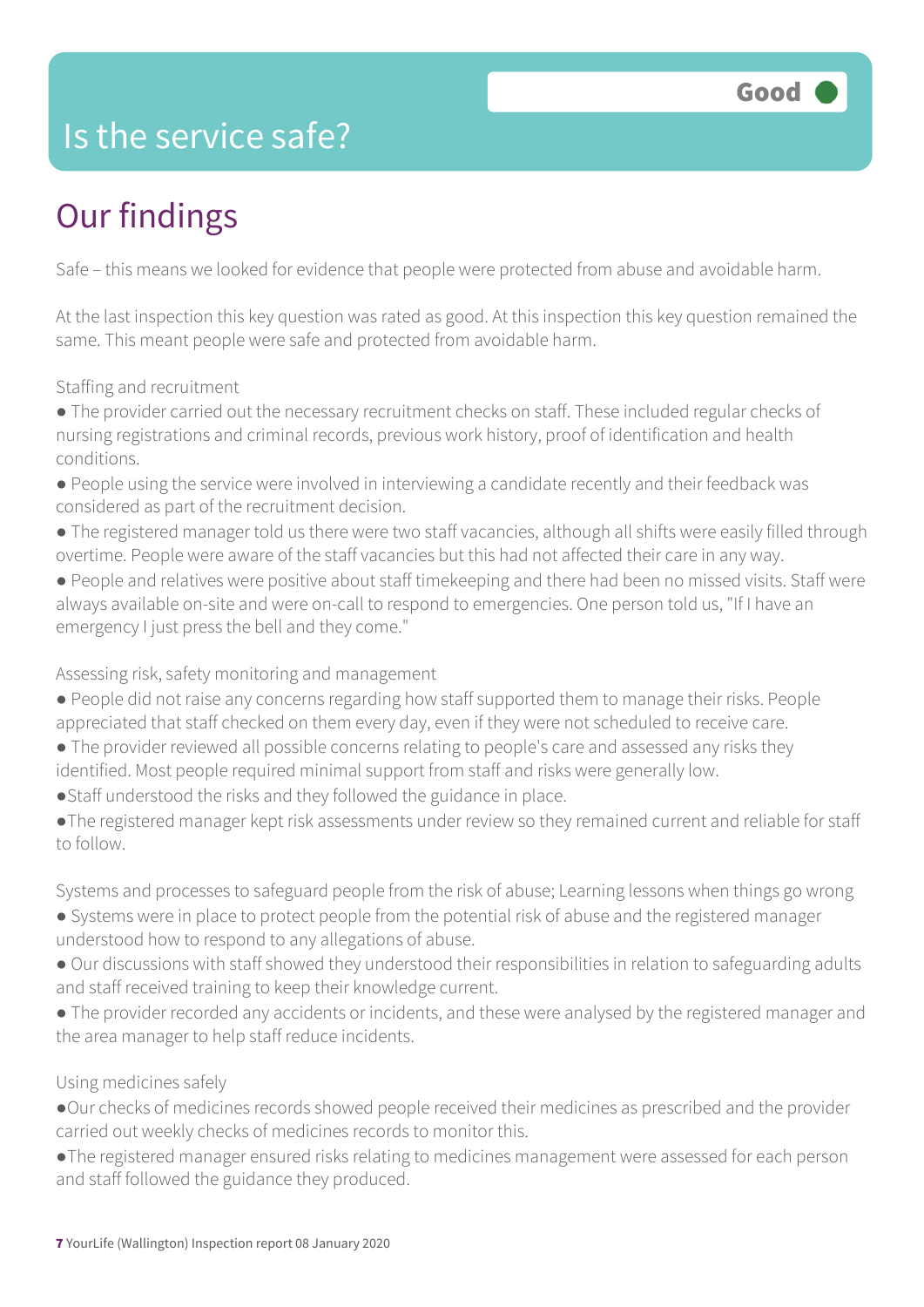●Staff received training in how to administer medicines safely and their competency was assessed each year.

Preventing and controlling infection

●Staff received training in infection control and prevention including handwashing technique. Staff told us they always had sufficient equipment to use during personal care, such as gloves.

● Staff provided each homeowner with an hour's support each week to clean their flats. Staff received training and support to enable them to do this with regard to infection control.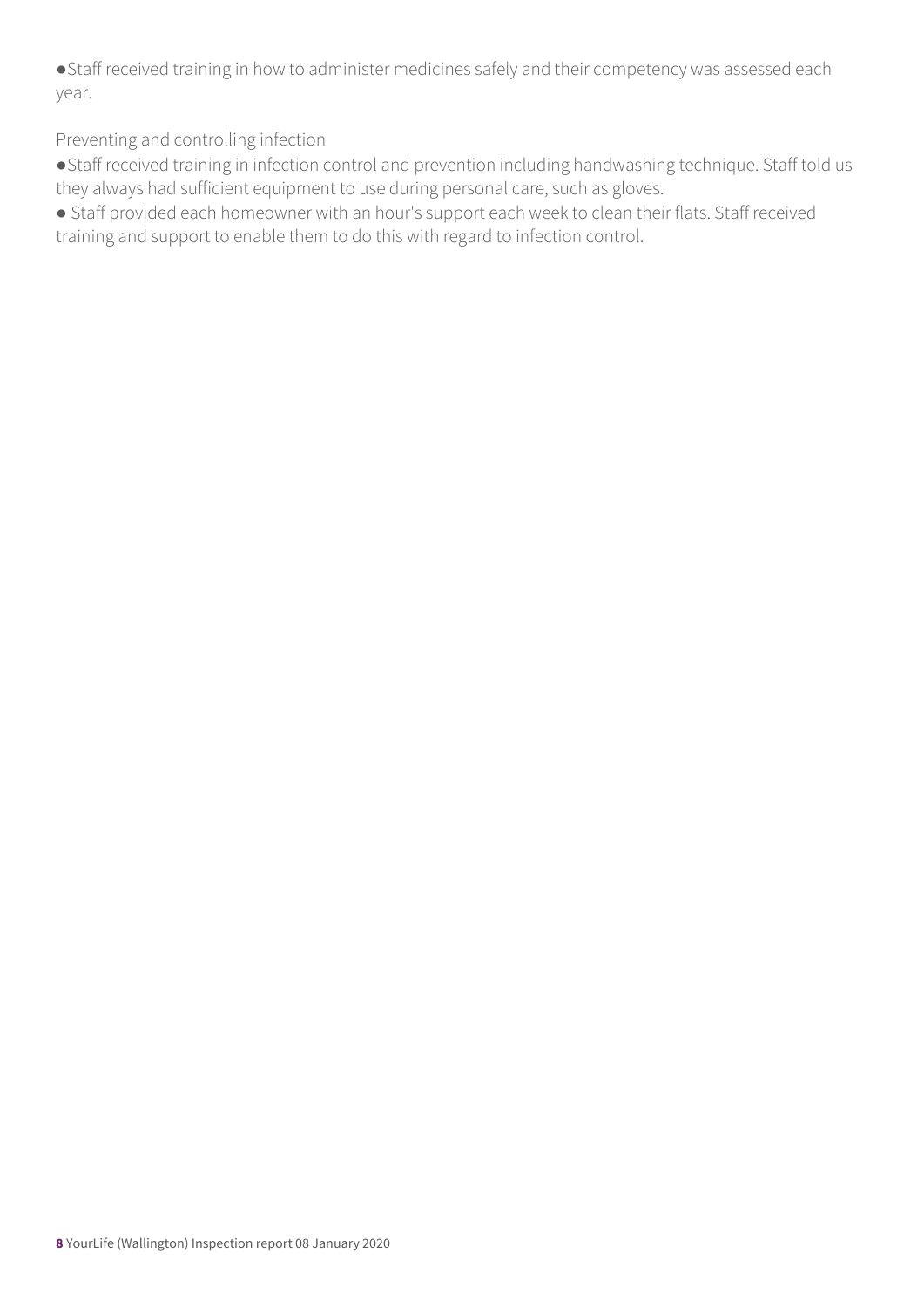### Is the service effective?

## Our findings

Effective – this means we looked for evidence that people's care, treatment and support achieved good outcomes and promoted a good quality of life, based on best available evidence.

At the last inspection this key question was rated as good. At this inspection this key question remained the same. This meant people's outcomes were consistently good, and people's feedback confirmed this.

Staff support: induction, training, skills and experience

- People were supported by staff who received regular training in a range of topics to meet their needs.
- Care workers were supported to complete an induction which met national standards, as well as diplomas in care.
- Staff received regular supervision with their line manager to review any concerns and training needs, and an annual appraisal to review their performance. Staff felt well supported by the provider.

Supporting people to live healthier lives, access healthcare services and support; Supporting people to eat and drink enough to maintain a balanced diet; Staff working with other agencies to provide consistent, effective, timely care

- Most people made their own arrangements in relation to their healthcare needs including any healthcare appointments. However, key information about people's needs was recorded in their care plans for staff to refer to.
- Staff supported some people to prepare light meals and encouraged one person to eat. Staff understood people's individual dietary needs and preferences and this information was recorded in their care plans for staff to refer to.
- ●People could choose to eat at a restaurant on-site which was run by a separate provider.

Assessing people's needs and choices; delivering care in line with standards, guidance and the law

- The provider assessed people before they began using the service to check they could meet their needs and find out what care they required. The assessment process involved meeting people and their relatives and reviewing any professional reports.
- At this inspection we found legal requirements were met in all areas.

Ensuring consent to care and treatment in line with law and guidance

The Mental Capacity Act 2005 (MCA) provides a legal framework for making particular decisions on behalf of people who may lack the mental capacity to do so for themselves. The Act requires that, as far as possible, people make their own decisions and are helped to do so when needed. When they lack mental capacity to take particular decisions, any made on their behalf must be in their best interests and as least restrictive as possible.

When people receive care and treatment in their own homes an application must be made to the Court of Protection for them to authorise people to be deprived of their liberty. We checked whether the service was working within the principles of the MCA, and whether any conditions on authorisations to deprive a person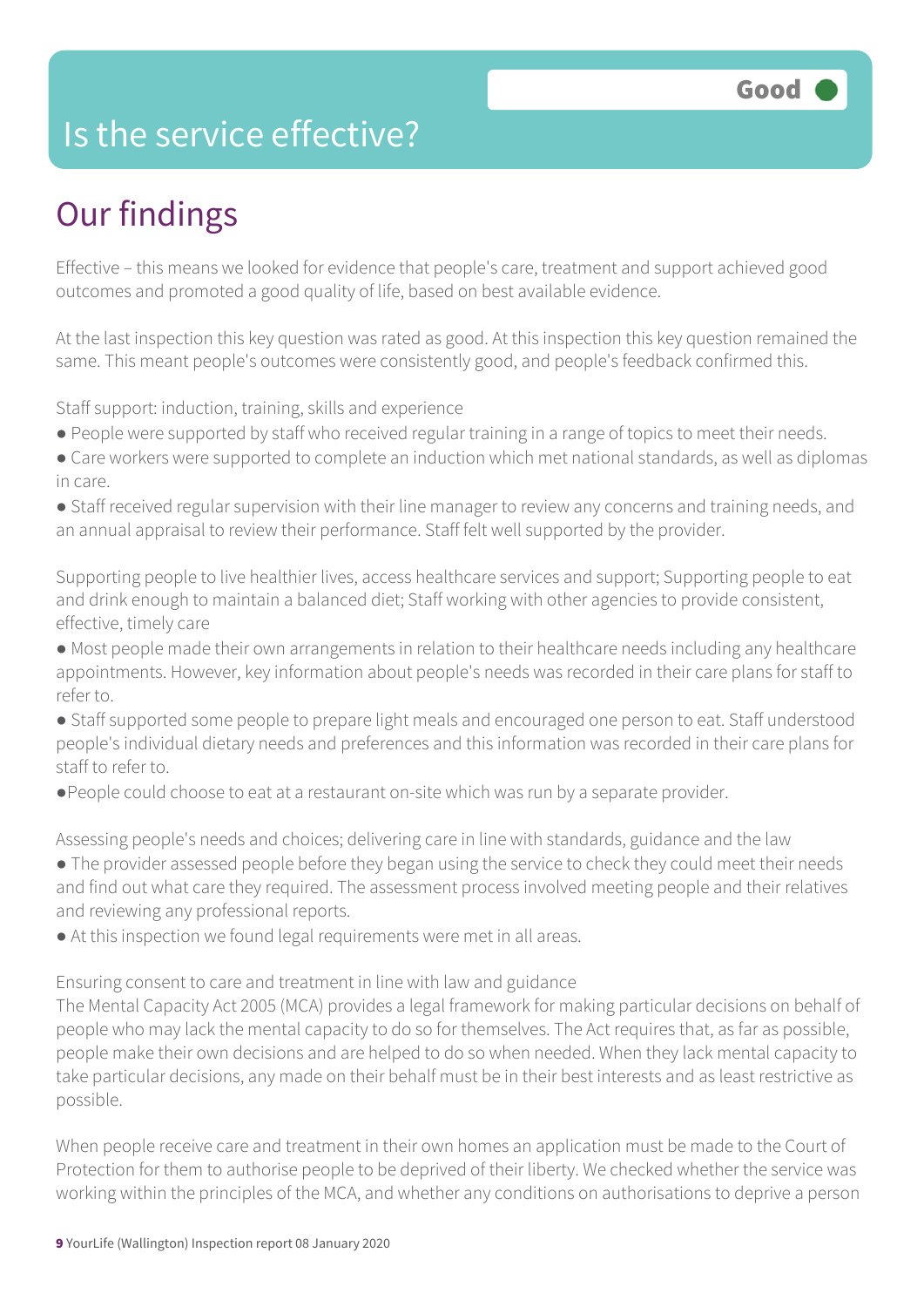of their liberty had the appropriate legal authority and were being met.

● All of the people using the service at the time of our inspection had full capacity to make all decisions relating to their own care. This meant the provider had not been required to carry out any MCA assessments and people were not deprived of their liberty. However, the registered manager understood the MCA and staff received regular training to keep their knowledge current.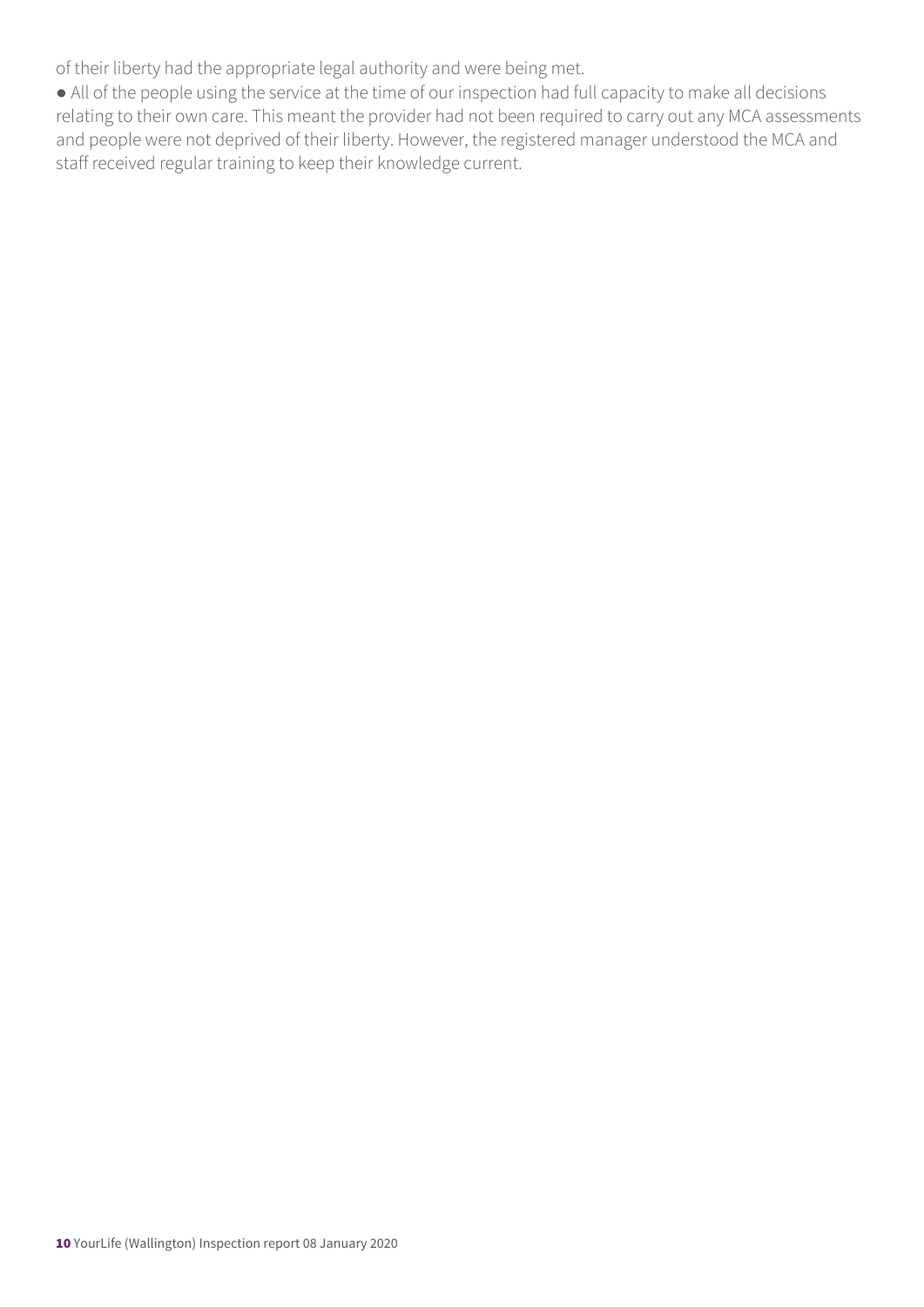### Is the service caring?

## Our findings

Caring – this means we looked for evidence that the service involved people and treated them with compassion, kindness, dignity and respect

At the last inspection this key question was rated as good. At this inspection this key question remained the same. This meant people were supported and treated with dignity and respect; and involved as partners in their care.

Ensuring people are well treated and supported; respecting equality and diversity

- People and relatives told us staff were kind, caring and compassionate. One person told us, "They are a good lot. Friendly, helpful and always nice people". A relative told us, "The staff really care. They want the people to be happy and to have a good life." Staff spoke kindly about the people they cared for and enjoyed their roles.
- People received consistency of care from the small number of staff who worked for the service. Staff knew people well and developed good relationships with people.
- Staff received training in equality and diversity to understand people's needs relating to any protected characteristics such as their age or any disabilities. The provider was able to provide care staff to meet people's ethnic, cultural and religious needs if necessary.

Supporting people to express their views and be involved in making decisions about their care

● People were able to express their views and made all their own decisions relating to their care. People and relatives told us staff always listened to their views and respected their wishes. People's care was based fully on their needs and preferences. A relative told us, "Staff are easy to talk to."

Respecting and promoting people's privacy, dignity and independence

- People and relatives did not raise any concerns regarding staff respected people's privacy and dignity when carrying out personal care.
- Our discussions with staff showed they understood how to maintain confidentiality and had received training in this.
- Staff understood the importance of supporting people to maintain their independence by involving them in their care as much as possible.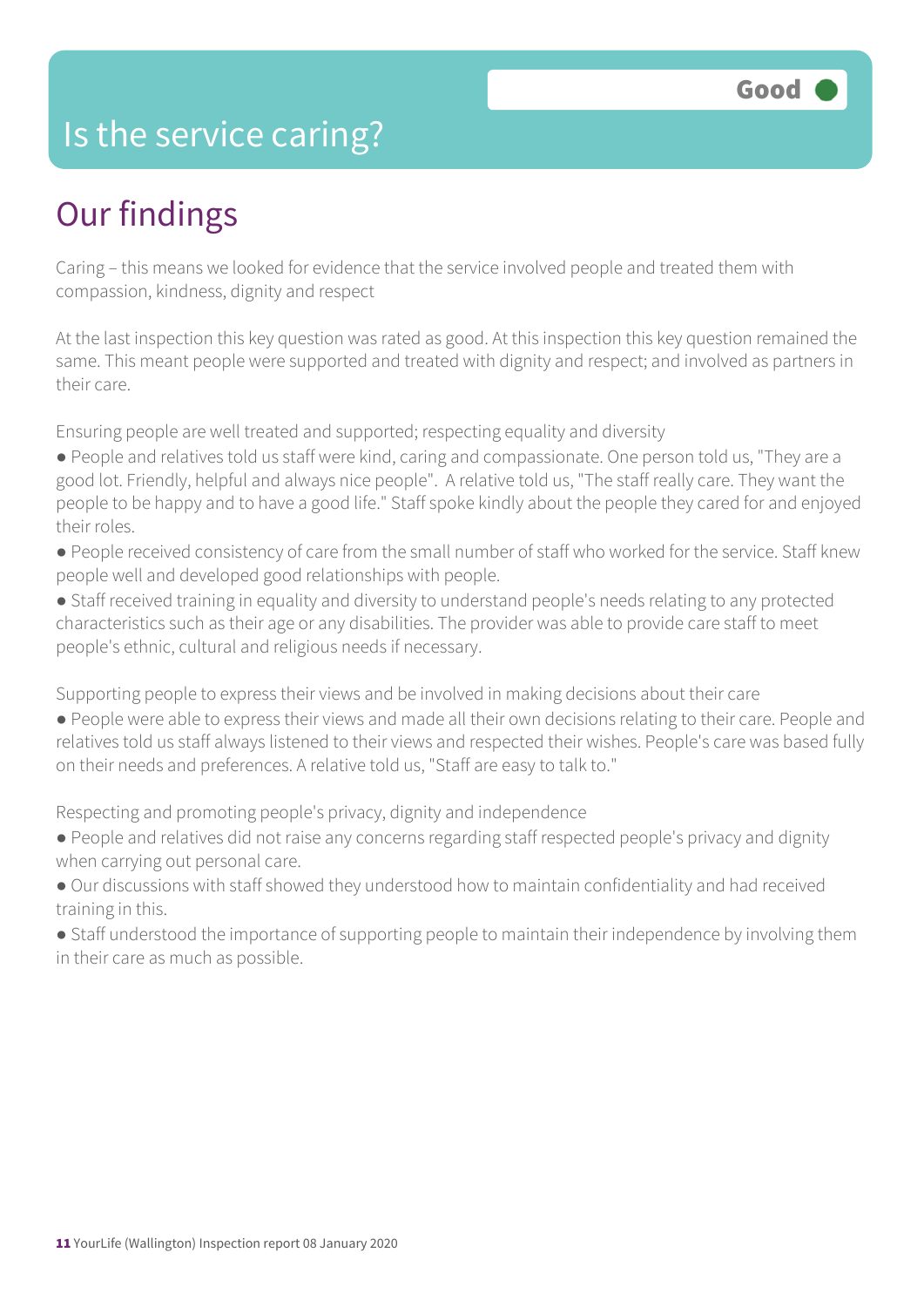### Is the service responsive?

# Our findings

Responsive – this means we looked for evidence that the service met people's needs.

At the last inspection this key question was rated as good. At this inspection this key question remained the same. This meant people's needs were met through good organisation and delivery.

Planning personalised care to ensure people have choice and control and to meet their needs and preferences

- People's care plans were tailored to their individual needs and preferences and reflected how people wanted to receive their care.
- People received care based on their individual needs and preferences.
- The provider reviewed people's care plans regularly so they reflected people's current needs and were reliable for staff to follow.

#### Meeting people's communication needs

Since 2016 onwards all organisations that provide publicly funded adult social care are legally required to follow the Accessible Information Standard (AIS). The standard was introduced to make sure people are given information in a way they can understand. The standard applies to all people with a disability, impairment or sensory loss and in some circumstances to their carers.

- The provider could provide information about the service in alternative formats if required.
- The provider recorded people's preferred methods of communication in their care plans so staff had clear information to refer to. This included information about any communication aids which people required such as hearing aids and any support people required in relation to these.

Supporting people to develop and maintain relationships to avoid social isolation; support to follow interests and to take part in activities that are socially and culturally relevant to them

- Care staff provided social and emotional support for one person as part of their agreed care package, in line with their needs and preferences.
- People could access activities run by the provider in communal areas at Elles House. These included film nights and group exercises.

Improving care quality in response to complaints or concerns

- There was a suitable complaints procedure in place and the registered manager reported no complaints relating to the service had been received in the past year.
- People and relatives told us they would raise a concern if necessary and the registered manager followed the process in investigating and responding to them. One person told us, "If I want anything they sort it out, I have no complaints."
- The provider supported people to raise concerns to other providers about the building and maintenance and the restaurant provision.

End of life care and support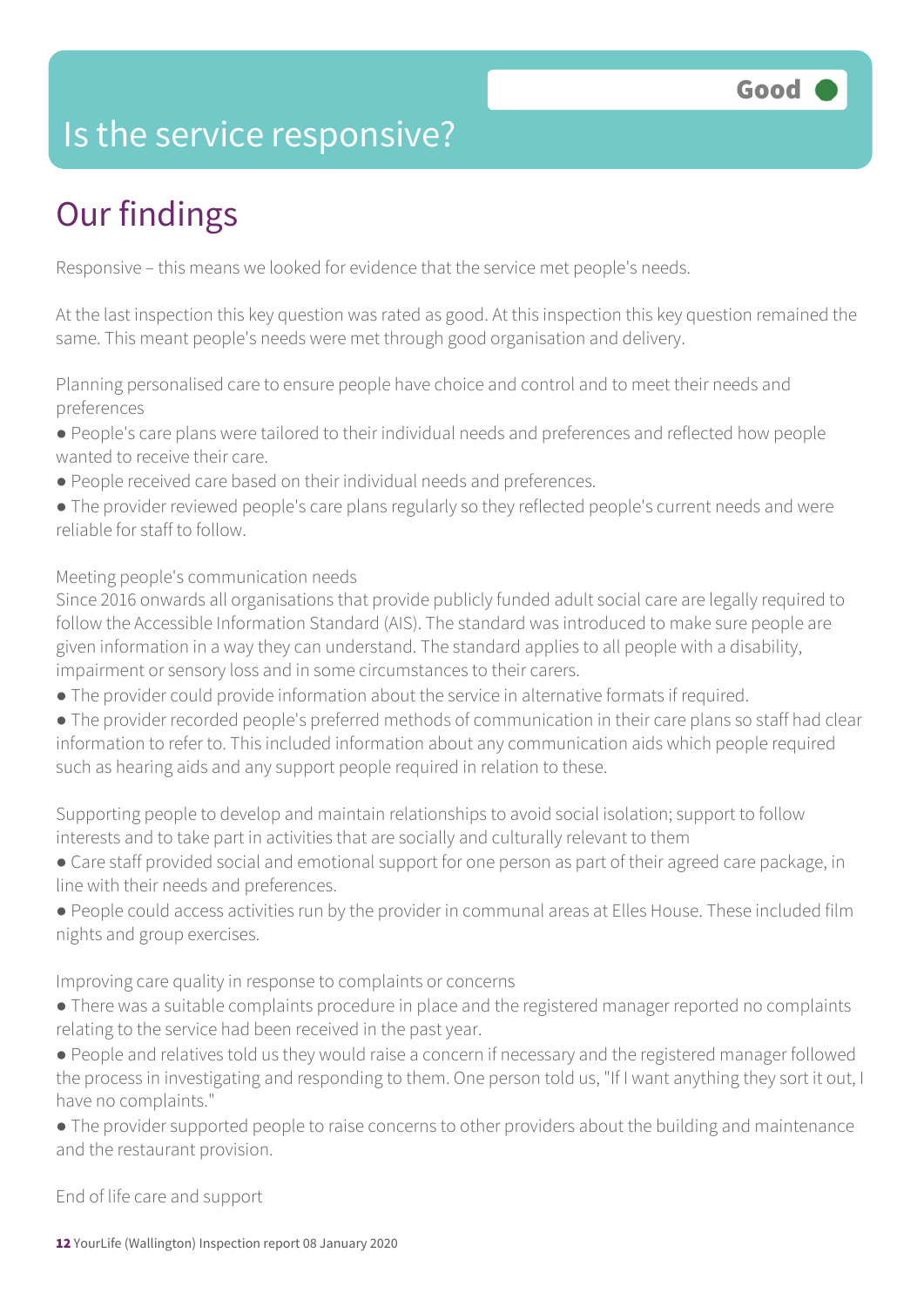● The registered manager told us no one using the service at the time of our inspection was on end of life care. However, people were supported to complete advanced care plans to set out how they would like to receive care at the end of their lives. Training was available to staff in relation to end of life care.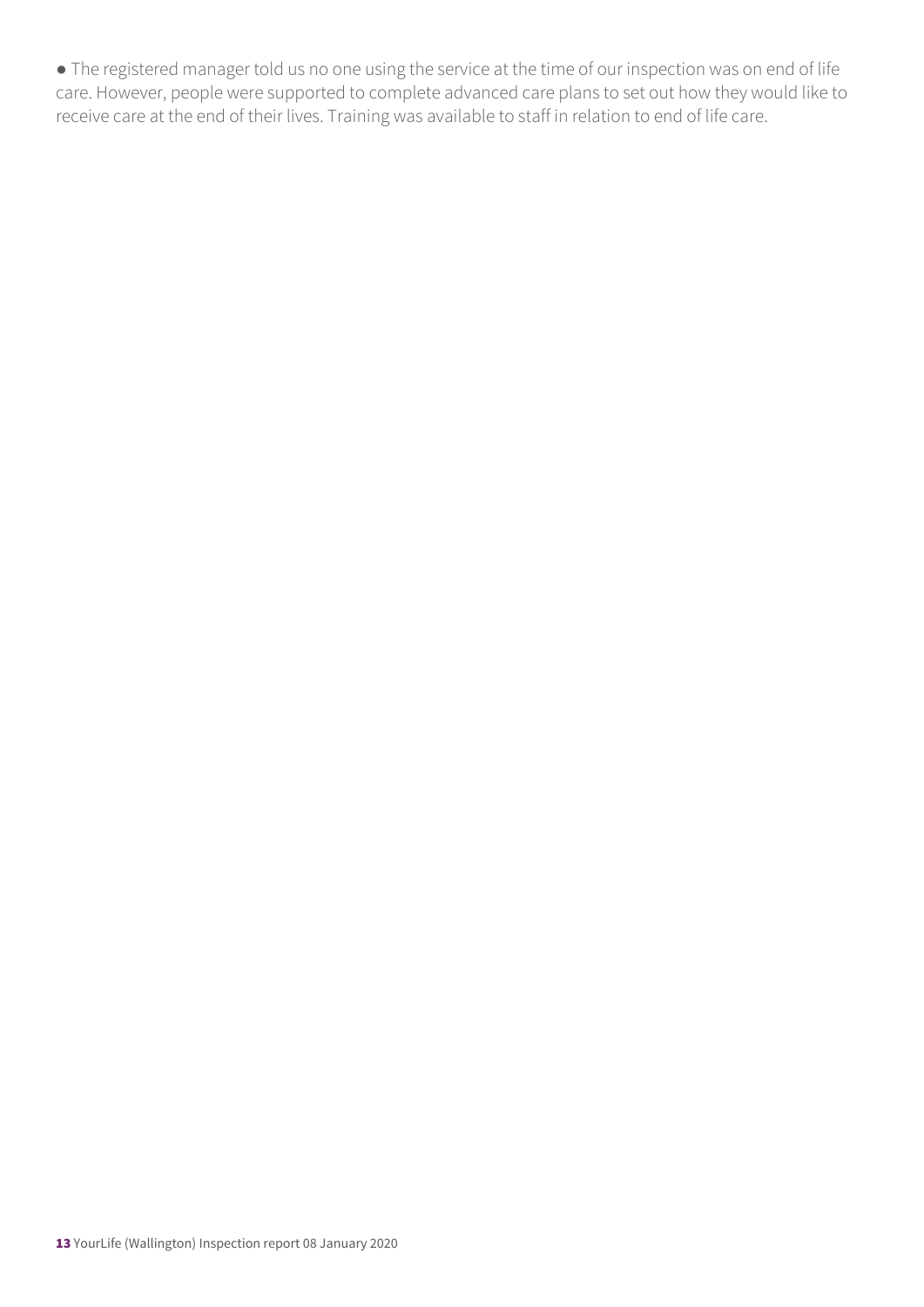### Is the service well-led?

## Our findings

Well-led – this means we looked for evidence that service leadership, management and governance assured high-quality, person-centred care, supported learning and innovation and promoted an open, fair culture.

At the last inspection this key question was rated as good. At this inspection this key question remained the same. This meant the service was consistently managed and well-led. Leaders and the culture they created promoted high-quality, person-centred care.

Continuous learning and improving care; Managers and staff being clear about their roles, understanding quality performance, risks and regulatory requirements

- The service was led by a registered manager who had worked at the service for many years previously in a different role. The registered manager knew the service, and also the people using the service, well as they delivered personal care to people regularly. People, relatives and staff were positive about the leadership and management of the service.
- A clear hierarchy was in place. The registered manager was supported by a duty supervisor and a second duty supervisor role had recently been recruited to. An operations manager visited the service regularly to inspect the service and provide guidance. The team understood their roles and responsibilities and worked closely together to ensure people received a high standard of care.
- Quality assurance systems were in place to monitor and improve all aspects of the service with regular checks carried out by the registered manager.
- The provider displayed the rating awarded at their last CQC inspection on their website and within Elles House. This is important as it helps inform people about the quality and safety of the service. The registered manager understood their responsibility to submit statutory notifications to CQC.

Engaging and involving people using the service, the public and staff, fully considering their equality characteristics; Promoting a positive culture that is person-centred, open, inclusive and empowering, which achieves good outcomes for people

- The provider planned people's care openly and in partnership with them and their relatives as well as others involved in their care. This ensured care was centred on individual needs.
- The registered manager checked people were satisfied with their care at regular review meetings, monthly tenants meetings and surveys.
- Staff meetings were held monthly to share service updates with staff and staff told us they were listened to at these meetings.

How the provider understands and acts on the duty of candour, which is their legal responsibility to be open and honest with people when something goes wrong

● The provider had systems to involve people and their relatives in any investigations if things went wrong although there were no examples where this had been required since our last inspection.

Working in partnership with others

● The registered manager gave us examples of how they worked with health and social care professionals